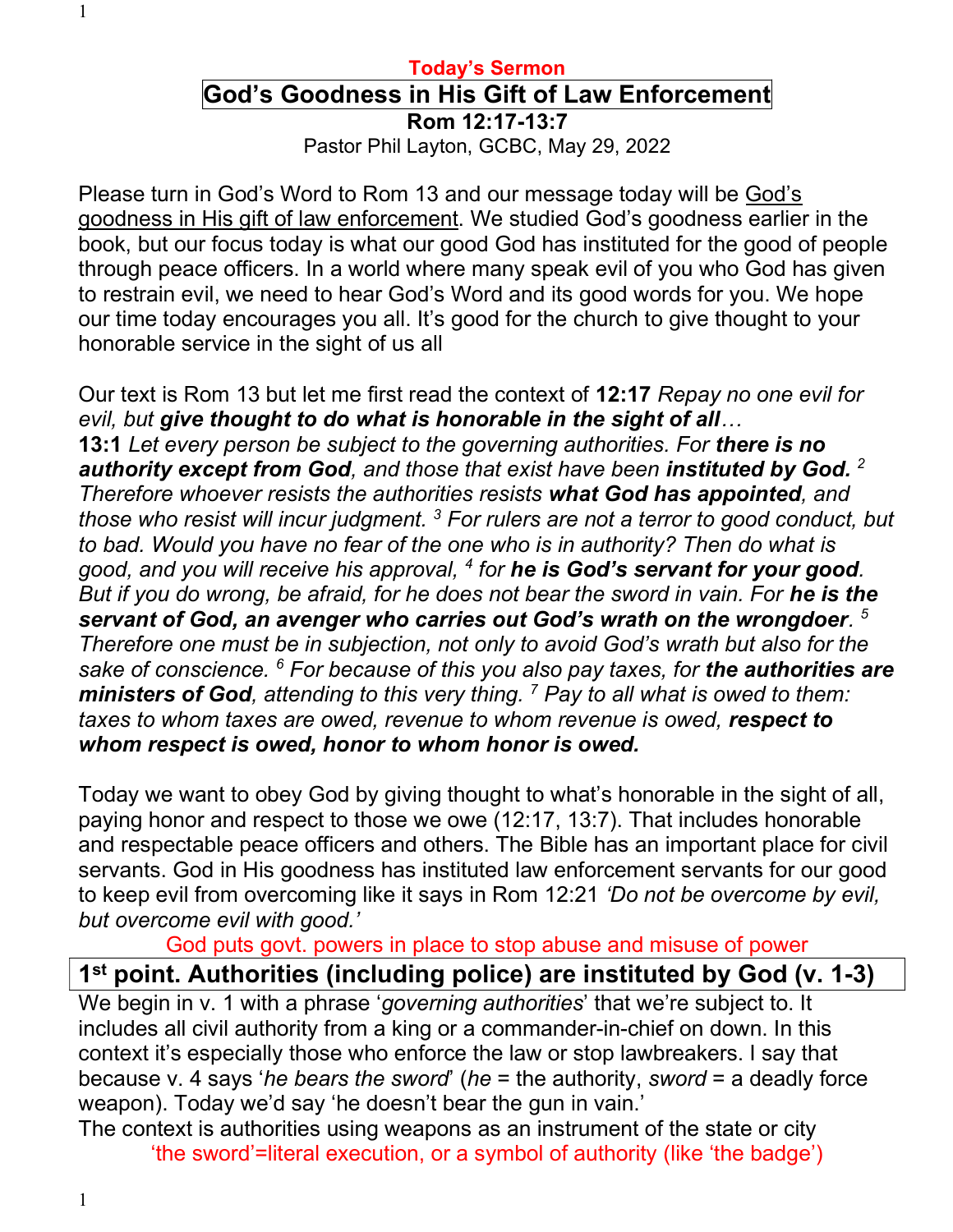Would also apply to armed forces, which overlapped with law enforcement in Bible times. After v. 4 mentions bearing the sword, it talks about wrath on evildoing. The OT often describes God's wrath on people who die by the sword / fall by the sword / are slain by the sword. v. 2 mentions judgment, the sword included capital punishment in Bible times. Jesus said if you live by the sword, you'll die by it (ex: if you murder or you're about to murder).

Lethal weapons are needed in self-defense or defending innocent 3<sup>rd</sup> parties. The sword in the Bible meant deadly force and deterring further criminality.

RP example of guards with M16s outside stores to deter thieves Middle of v. 1 goes on ... 'For there is no authority except from God, and those that exist have been *instituted by God.* When did God institute those authorities with the sword and law enforcement? In Gen 3 Adam and Eve broke God's law, and to keep them out of Eden, God sent heavenly officers called cherubim to guard the entrance with the sword, flaming swords.

Humans on earth didn't invent this, God in heaven instituted it.

In Israel, God set up His law and law enforcement. A Bible Dictionary says in Hebrew šōṭēr was an 'officer' with civil authority and in modern Hebrew the word means 'policemen.' 'In ancient Israel, the šômēr was a "guard" or "watchman." … It is also possible that the pāqîd, a "deputy" (Judg 9:28) or "commissioner" (Esth 2:3), acted as a policeman... [in the NT] hyperetes ... was a bailiff ... policing activities are also noted throughout Acts 3–5 … chief captain [was] responsible for maintaining civil order in the province… [in Rome where Paul's writing this letter to] various ranks and statuses also performed duties associated with police (e.g., enforcing the law, preserving public order, protecting property and citizens, assisting in emergencies, registering complaints, investigating crimes, arresting and transporting…'<sup>1</sup>

We read of captains over 50 men or centurions over 100 officers Paul writes to these Romans in Romans 13:2: 'Therefore whoever resists the authorities resists what God has appointed, and those who resist will incur judgment. <sup>3</sup> For rulers are not a terror to good conduct, but to bad.' It's because of bad guys that God has appointed the blue line. How did they resist authorities in NT times? There were zealots who politically protested the presence of the Roman police force and wanted to abolish them. Some used violence. Acts 5:26 HCSB 'the commander went with the temple police and brought them in without force, because they were afraid the people might stone them.' Stoning is throwing rocks or bricks, Antifa of antiquity?

Roman officers had riot gear, steel helmets, big shields, body armor There are many ways then and now that authorities can become targeted, but v. 2 ends warning there will be judgment. Recall 2 years ago this week? Law and order unraveled tragically starting in Minneapolis. A man wearing a badge horribly took the life of a man bearing God's image. And soon we saw images of their police station burning, authority replaced by anarchy in cities all over America, and police who risk their lives defending people had people calling for their defunding. Portland became exhibit A of judgment.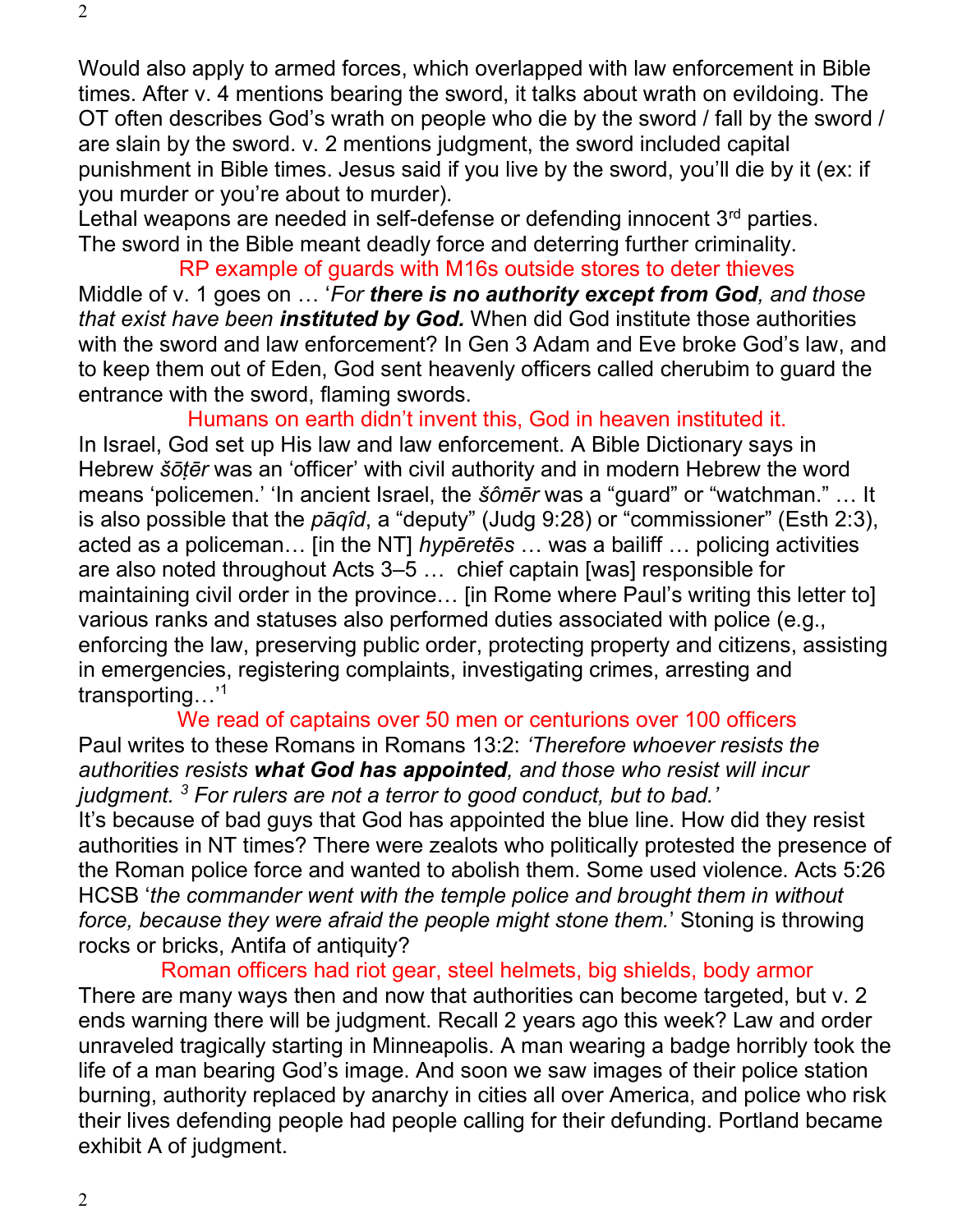Rioting and rebellion like that brings judgment according to God's Word. Translations of v. 2 'he who rebels against authority is rebelling against what God has instituted...they who have opposed receive condemnation...<sup>3</sup>

I recognize and scripture recognizes police are sinful and fallible people and need to be held accountable for any misuse of authority or mistreatment of God's imagebearers. But just as no one should judge people by the color of their skin, no one should judge police by the color that they wear. Partiality is a sin, whether against people in black or brown skin or in a blue uniform.

Authority is imperfect (parents, bosses, etc.) but anarchy is insane Those who say institutions in power are inherently and irredeemably racist deny the gospel that redeems. Marxists resist God who instituted authorities they protest. Christians rightly stand against the white supremacist shooting and stand up for officers that stopped him. To reject police is to reject God who appointed them. The anti-cop movement is anti-God (and anti-family).

God appointed authority in family, church, govt for society's stability God's Word says police authorities are instituted by God, that's point #1. Point #2. Law enforcement servants are God's gift for our good (v. 4, 6)  $4$  for he is God's servant for your good... the he is the authority from v. 3.

You say 'but not all cops are good' (you know good cop, bad cop). Paul is aware of that. Paul said in ch 3 none of us are good on our own. Another reason to respect and not resist one who bears weapons, sadly some die who don't comply. v. 1 says be subject, or submissive. Most cops strive to do good but if you ever meet a bad one, don't provoke his wrath! I have a son who's black and a son who's white, entering their teens years (we've talked racial events of last 2 years) and my job is to teach them to respect authority

<sup>4</sup> for he is God's servant for your good. But if you do wrong, be afraid, for he does not bear the sword in vain. For he is the servant of God, an avenger who carries out God's wrath on the wrongdoer. He=the authority who bears the sword and brings consequences on wrongdoing criminals.

What about policemen who do wrong? They'll face God's wrath, it says. No wrongdoer is above the law. Bad cops should fear and face punishment. God sees what surveillance, dash cams, or body cams can't see (and heart). There was prejudice in Bible times just as today. Many Roman officers did mistreat Jews, and some Americans have been mistreated by officers. But if we study the context of Rome that Paul's writing this to, it's so much better today! America has come a long way from its past and the rest of the world.

- My experience growing up in a  $3<sup>rd</sup>$  world country under martial law
- New Years Eve guns, and guy taking out cars New Years Eve 1992
- Visiting a  $4<sup>th</sup>$  world country in Africa, horrible treatment of Africans Reality dose of history and other countries: we have it so good here!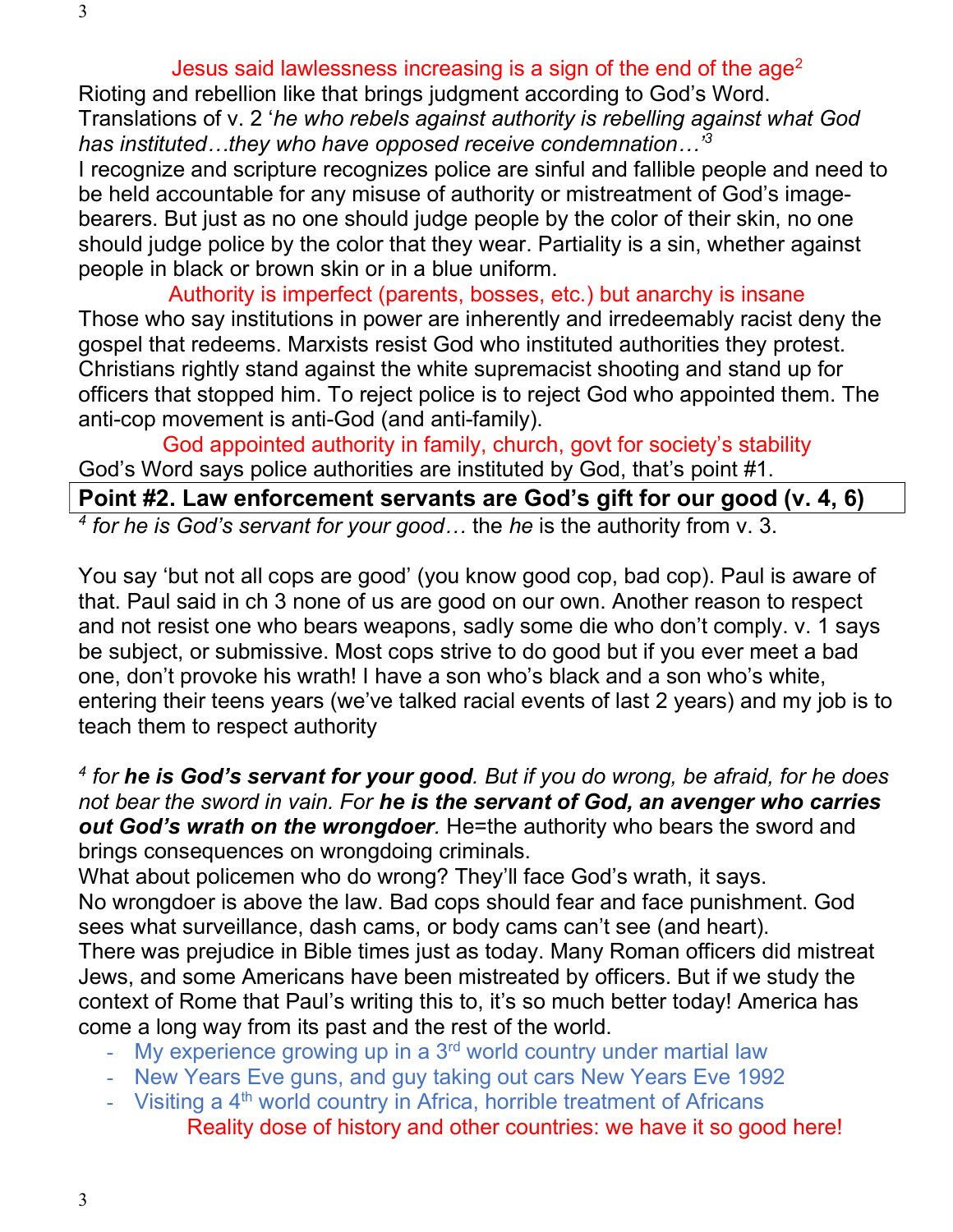In Rom 13:4, police aren't just government servants, they're God's servants for good. Paul's writing to Romans, and almost all of the Roman officers at that time weren't Christians, but God instituted what they do, and so they're serving His purposes anytime they do good in their work. This language of protecting and serving comes out of scripture, they serve by protecting men and women and children with the sword. Serving is a gift, ch 12 talks about gifts that God gives, including serving, same root word (v. 6-7). So those who serve God in law enforcement are part of God's gifts and for our good.

13:6 says we pay taxes and 'the authorities are ministers of God.' Ministers aren't just pastors or priests. What's the difference between a priest and a pastor? In my case, 5 children :) (and different religion). But whatever faith police officers hold, they're God's ministers as they do what is good. Have you ever thought of police work as ministry? That's a badge of honor! That lifts up what you do as servants of God who works all things for good, 8:28.

#### Point #3. We need to submit to and support law enforcement (v. 5-7)

 $5$  Therefore one must be in subjection  $\dots$  Another translation 'submit to the authorities, not only because of possible punishment but also because of conscience.' That's the conscience that kicks in when you're driving and you see a black and white vehicle on the side. Pastor Dale used to say when God saves someone, the last part to be redeemed is the right food on the gas

When we're not submitting to the law there is possible penalties to fear. To disrespect officers (even unintentionally) can incur wrath. TMC STORY. v. 3 says if we're not doing right, we should be afraid. There's a healthy fear, and our society needs more of that. But there's also a limit to submission for a Christian. Our conscience is to God over government. Jesus alone is King. If an authority doesn't let us gather to worship according to conscience, we obey God's Holy Word above man's health guidance. Consciences differ and we support their freedom to follow their conscience. Our sheriff and county have supported churches, we PTL and need to support them too.

The Paul writing this appealed to his rights and Caesar (constitution?) We're to be subject to authority unless it calls us to violate scripture. And we're to support authority by honor and respect. The end of v. 7 says we're to pay 'respect to whom respect is owed, honor to whom honor is owed.'

The context is officials and officers the church is to respect and to honor.

Honor by speaking to them, thanking them, encouraging them as you have opportunity to interact. For those you know, give the link of this service to hear what God says about their honorable profession. Support in prayer.

Our scripture reading in Lk 7 of a Roman officer is a good template to pray

- A good officer highly values the welfare of all under him (v. 2)
- Pray for officers like him to love their nation and do it good (v. 5)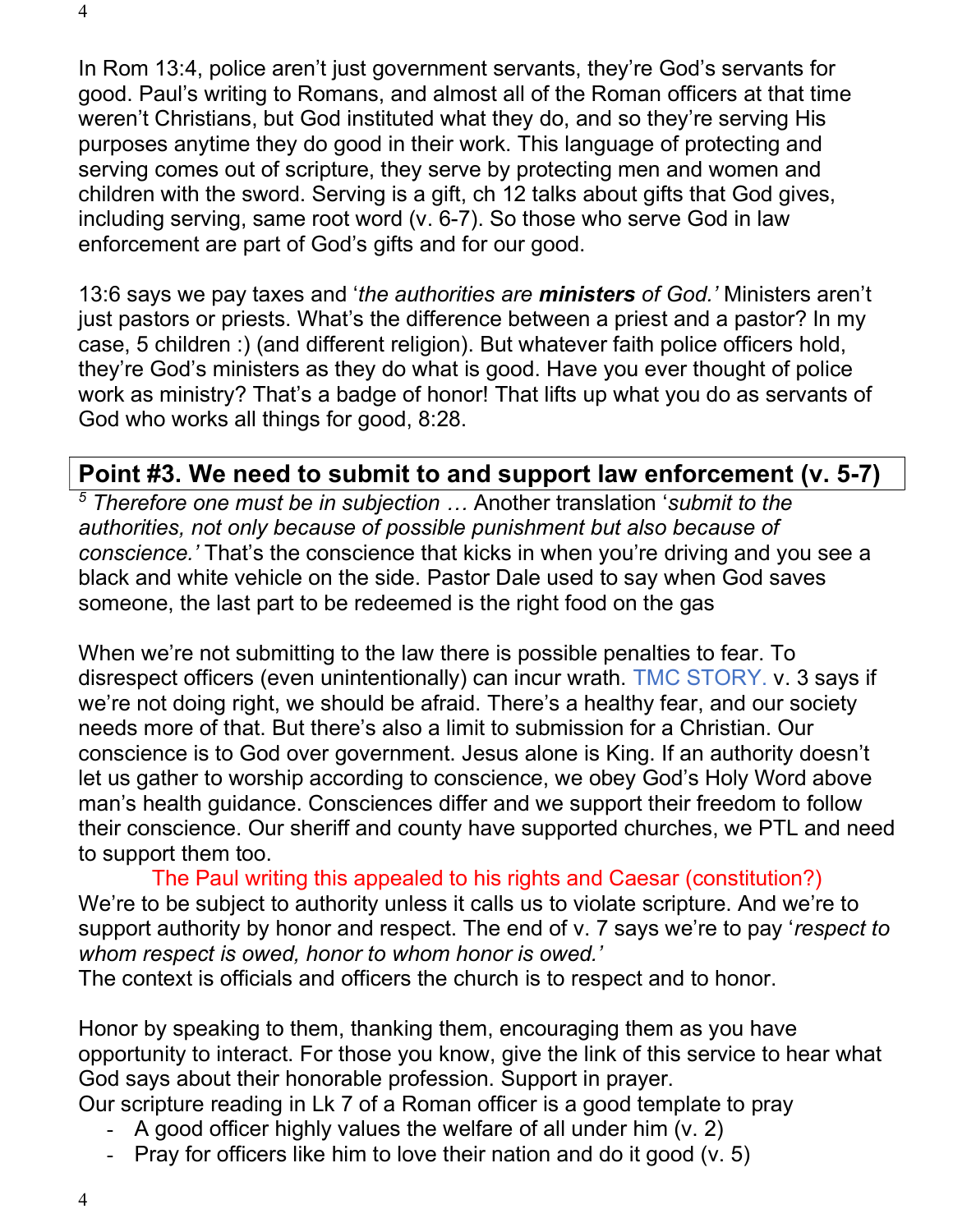- Pray for them like him to be worthy  $(v, 4)$  and have humility  $(v, 6)$
- Pray they understand authority and submit to the Lord's (v. 7-8)
- Pray they have great faith in the Lord (v. 9) as He said of that officer
- 1 Tim 2: 'first of all that supplications, prayers, intercessions, and giving of thanks be made for all … who are in authority, that we may lead a quiet and peaceable life' (thank God for and uplift that)
- Jer 29:7 'seek the welfare of the city…and pray to the LORD on its behalf, for in its welfare you will find your welfare' (shalom/peace)

That was to Israel in Babylon but it can apply to us

We as God's people need to speak respectfully of and think rightly about officers and live peaceably and pray regularly for them. What do they need?

## Point #4. They need the Lord and His gospel of grace just like us

They need the Lord like Ps 127 says: Unless the LORD watches over the city, the watchmen stand quard in vain (NIV, or NLT 'Unless the LORD protects a city, guarding it with sentries will do no good'). Watchmen need the Lord. As they guard our cities, they need the Lord as their rear guard and shield.<sup>4</sup>

And they need the gospel, that's how Paul started Romans (1:16) The Lord Jesus said this about Himself in Jn 10: 'The watchman opens the gate for him, and the sheep listen to his voice … Jesus said … I am the gate for the sheep. All who ever came before me were thieves and robbers, but the sheep did not listen to them. I am the gate; whoever enters through me will be saved... The **thief** comes only to steal and kill and destroy; I have come that they may have life, and have it to the full [or 'abundantly']. I am the good shepherd. The good shepherd lays down his life for the sheep…'<sup>5</sup>

Memorial day tomorrow we remember good soldiers who laid down their life in serving our country, and stopping enemies who kill and destroy. Today we need to end focusing on the good shepherd who came not to be served but to serve and to give His life for many. There's no greater love than laying down a life for friends – Jesus did that for enemies (Rom 5:10)!

The ultimate solution to robbers isn't cops, it's Christ. He can save a thief and change him to be one who works with his hands to do good (Eph 4:28).

Retired officer Tony Miano talked about racism, division, or tensions within families or communities on one media interview. He said the 'remedy isn't legislation, education, or medication, it's reconciliation. And the only way real reconciliation's gonna happen in our society is through the gospel of Jesus Christ… if we will but turn from our sin and put our trust in Him.' $^6$ 

Rom 2 says God's goodness should lead you to repentance He alone can save and change you, not being a good person or policeman. We had a retired one at our church years ago and I asked him if he knew this abundant life in Christ and why. He said he felt he was going to heaven because he never killed anyone in his career as an officer. The man didn't understand grace and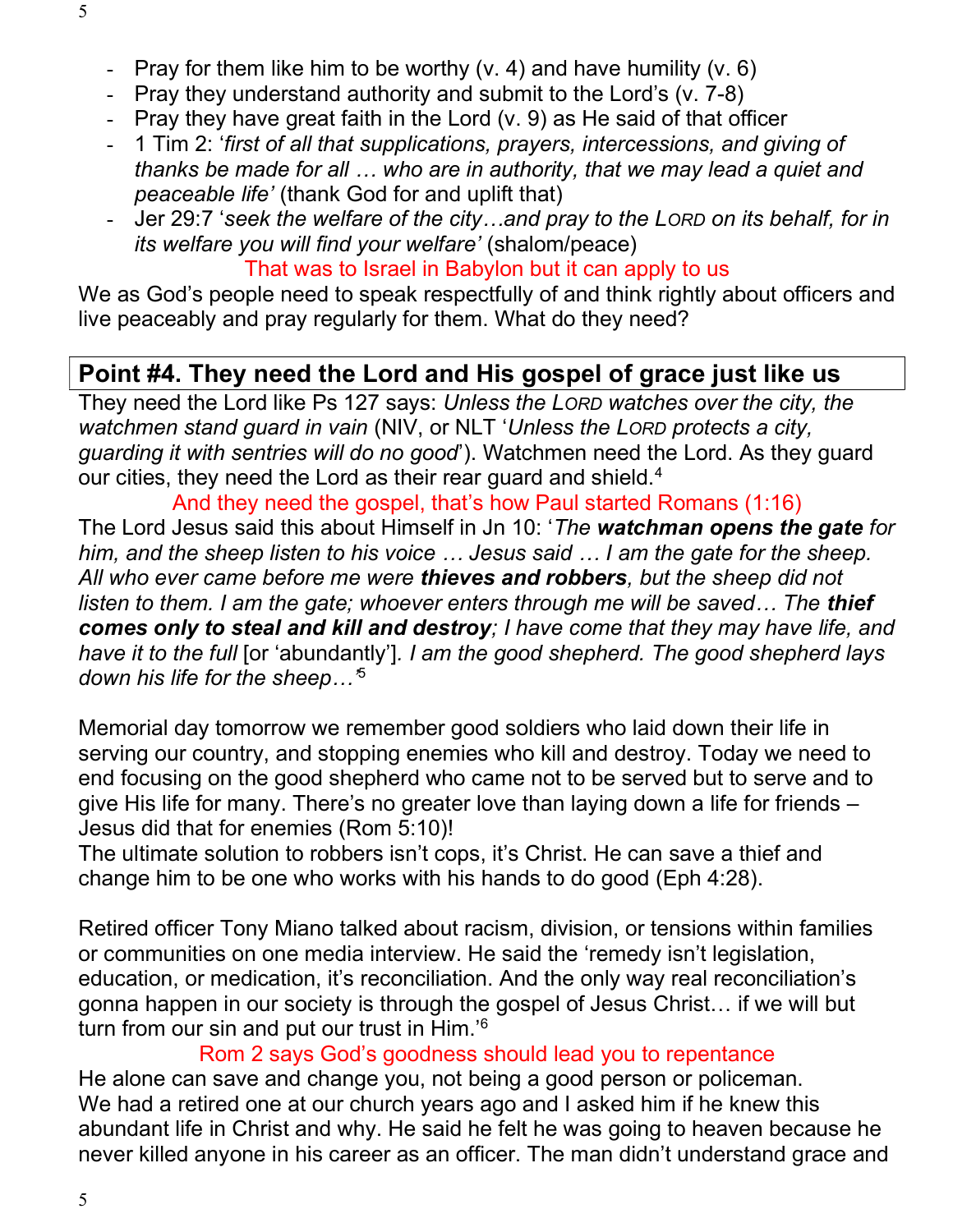his need of it, because we've all broken God's law. What I told him, I tell you, we all sinned and fall short of God's glory, 3:23.

And Jesus said sinful anger and insults can send us to hell<sup>7</sup> As Jesus went to the cross, the gospel often brought Him together with law enforcement. The Israeli authorities put an earlier order out for his arrest, and we read 'the temple police came to the chief priests and Pharisees, who asked them, "Why haven't you brought Him?" The police answered, "No man ever spoke like this!"' (Jn 7:45-46 HCSB). In Jn 18 those police came with armed forces to Gethsemane with Judas and the Jewish leaders. They interrogated Him if He was Jesus, He said 'I Am' and they all fell down! A fight broke out, an ear was cut off, and the police saw Jesus heal that man!

The arresting officers are on the ground, but King Jesus came willingly Mk 15 says when they took Him into custody, the whole battalion $^8$  gathered (600 men). They salute Him in mockery and beat Him, true police brutality. There was injustice, an illegal and illegitimate trial by Jewish authorities, inhumane flogging by the Roman authorities, and there's inciting of a riot.

He had all authority in heaven and earth but laid down His life for sin Officers take Him to a cross, nail Him to a cross, and divide up His robes. These Roman law enforcers hear Him say 'Father, forgive them,' and they see the change in the man on the cross next to Him, a most wanted criminal.

They saw the sky turn dark for 3 hours, they felt the earthquake at the end. The superior officer over the whole operation was shaken and changed, too, Lk 23:47: when the centurion saw what had happened, he glorified God, saying, "Certainly this was a righteous Man!" (NKJV, others say he praised)

Mark's gospel adds: when the centurion, who stood facing him, saw that in this way he breathed his last, he said, "Truly this man was the Son of God!" That's the purpose phrase of Mark's gospel (1:1), and this officer declares it

Conrad Jensen was a captain (now retired) of one of New York's roughest police precincts, the 23<sup>rd</sup>…wrote this to the editor of Life magazine… '1900 years ago a centurion (a police captain like myself…) stood by the foot of the cross of Christ and made this statement: "Truly this was the Son of God." He had just witnessed the crime of all crimes. No doubt he was reluctant to carry out the order to crucify "this just person."…Perhaps the centurion saw the peace of God in the face of the penitent thief…If America ever needed something simple and uncomplex, it is now…the preaching of the cross…The vitals of America are being chewed out by plain ordinary sin and lawlessness… salvation comes by faith in the sinless Son of God.'<sup>9</sup>

Captain Jensen understood Heb 2:10, Jesus is 'captain of their salvation.'<sup>10</sup> But the cross isn't the end of the gospel. There was security detail put at the tomb for 24 hour watch. Their chief said 'make it as secure as you can.' So their squad shut down all access, sealed off the grave, secured the perimeter.